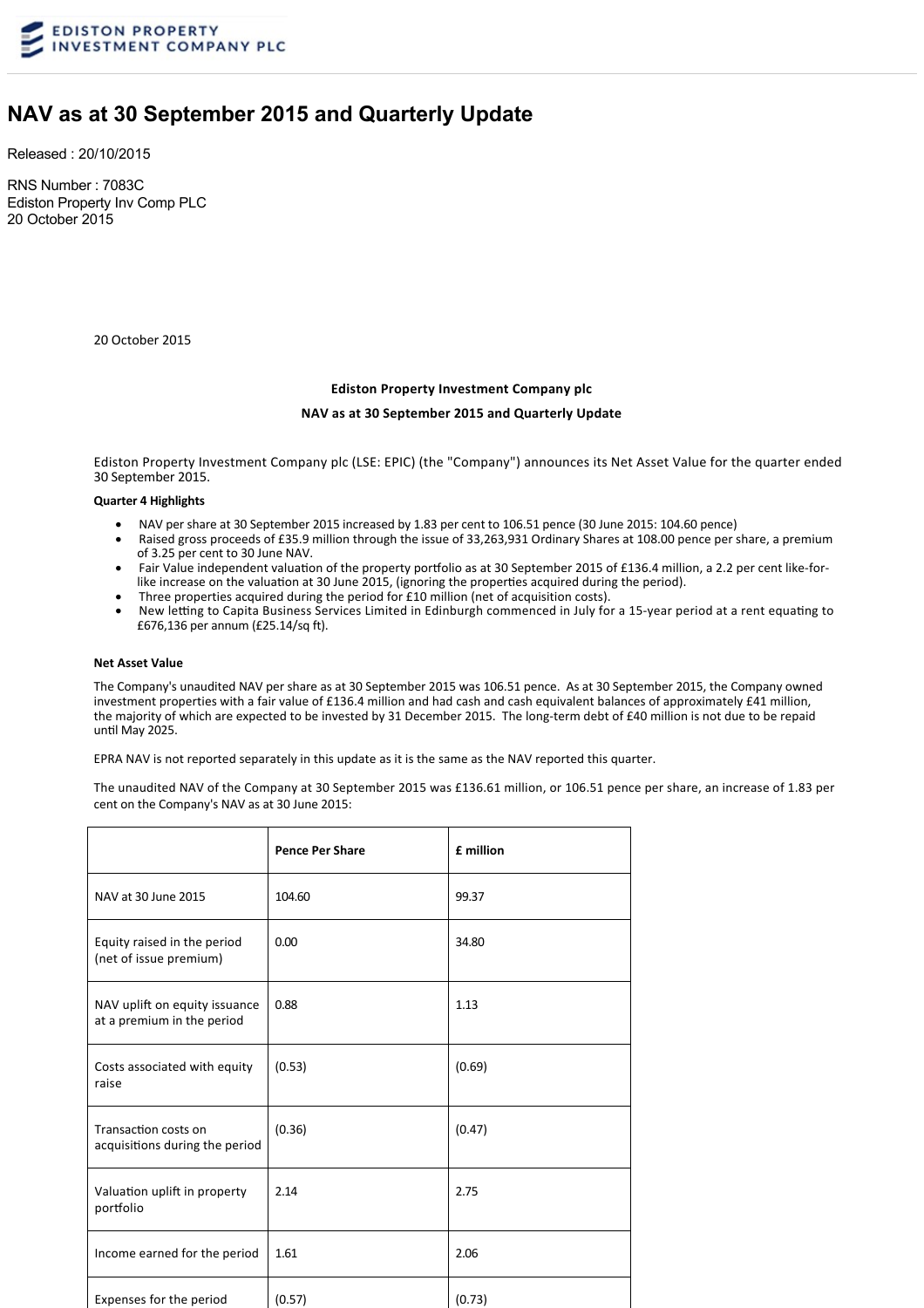| Dividend paid in the period $(1.26)^*$<br>(on a weighted average) |        | (1.61) |
|-------------------------------------------------------------------|--------|--------|
| NAV at 30 September 2015                                          | 106.51 | 136.61 |

\* *Three dividends of 0.4583 pence per share each were paid in July, August and September 2015 in respect of the three months ended 31 August 2015. The cumula ve amount paid on a share in issue for the whole period was therefore 1.375 pence; while a share issued pursuant to the Company's fundraising in July received a cumula ve dividend of 0.9166 pence. On a weighted average basis this equates to 1.26 pence per share.*

The NAV attributable to the ordinary shares has been calculated under International Financial Reporting Standards. It incorporates the independent portfolio valuation as at 30 September 2015, equity raised in the period and income for the quarter, but does not include a provision for any accrued dividend.

## **Portfolio activity**

During the quarter, the Company acquired three leisure properties, in Hartlepool, Liverpool and Telford, for a total of £10 million, reflecting a yield of 8.60 per cent. The properties offer a number of opportunities for the investment adviser to implement its particular style of asset management in order to enhance the Company's income profile and returns.

## **Dividends**

Three dividends of 0.4583 pence per share each were paid in July, August and September 2015 in respect of the three months ended 31 August 2015. The cumulative amount paid in the quarter was, therefore, 1.375 pence per share (in respect of shares in existence for the whole of the period). In the absence of unforeseen circumstances, the Board intends to pay further monthly dividends of 0.4583 pence per share, implying an annualised dividend yield of 5.5%, calculated by reference to the Company's issue price of 100p per share as set out in its October 2014 prospectus.

#### **Post quarter-end activity**

A dividend of 0.4583 pence per share will be paid for the month to 30 September 2015. This dividend will go ex‐dividend on 22 October 2015 and will be paid on 30 October 2015.

#### **Forthcoming events**

The next independent quarterly valuation of the property portfolio will be conducted by Knight Frank as at 31 December 2015 with the NAV per share at the same date announced in January 2016.

## **Enquiries:**

Will Barnett - Canaccord Genuity, 0207 523 8000

Calum Bruce - Investment Adviser, Ediston Properties Limited, 0131 225 5599

Danny O'Neill - Investment Adviser, Ediston Properties Limited, 0131 225 5599

Martin Cassels - Company Secretary, R&H Fund Services Limited, 0131 524 6140

James Whitmore/Jeremy Carey ‐ Tavistock 020 7920 3150

## **Notes to Editors**

Ediston Property Investment Company plc is a UK real estate investment trust (REIT) with a premium listing on the Main Market of the London Stock Exchange. The Company invests in UK commercial real estate assets to achieve its objective of providing its shareholders with an attractive level of income together with the potential for capital and income growth. It invests principally in three commercial property sectors: office, retail (including retail warehouses) and industrial, without regard to a traditional property market rela ve return benchmark. The Company will seek to acquire assets which offer (or have the poten al to offer) a secure income stream, with unexpired terms in line with the market average, secured against good covenants. It will typically target assets which have a net initial yield in excess of 6.5 per cent., although it may hold assets with a lower net initial yield if there are portfolio benefits.

The Company launched in October 2014 with the acquisition of an initial £76.7m diversified portfolio of UK commercial properties.

Portfolio management services are undertaken by Ediston Properties Limited, which currently manages property assets across the UK for institutional investors.